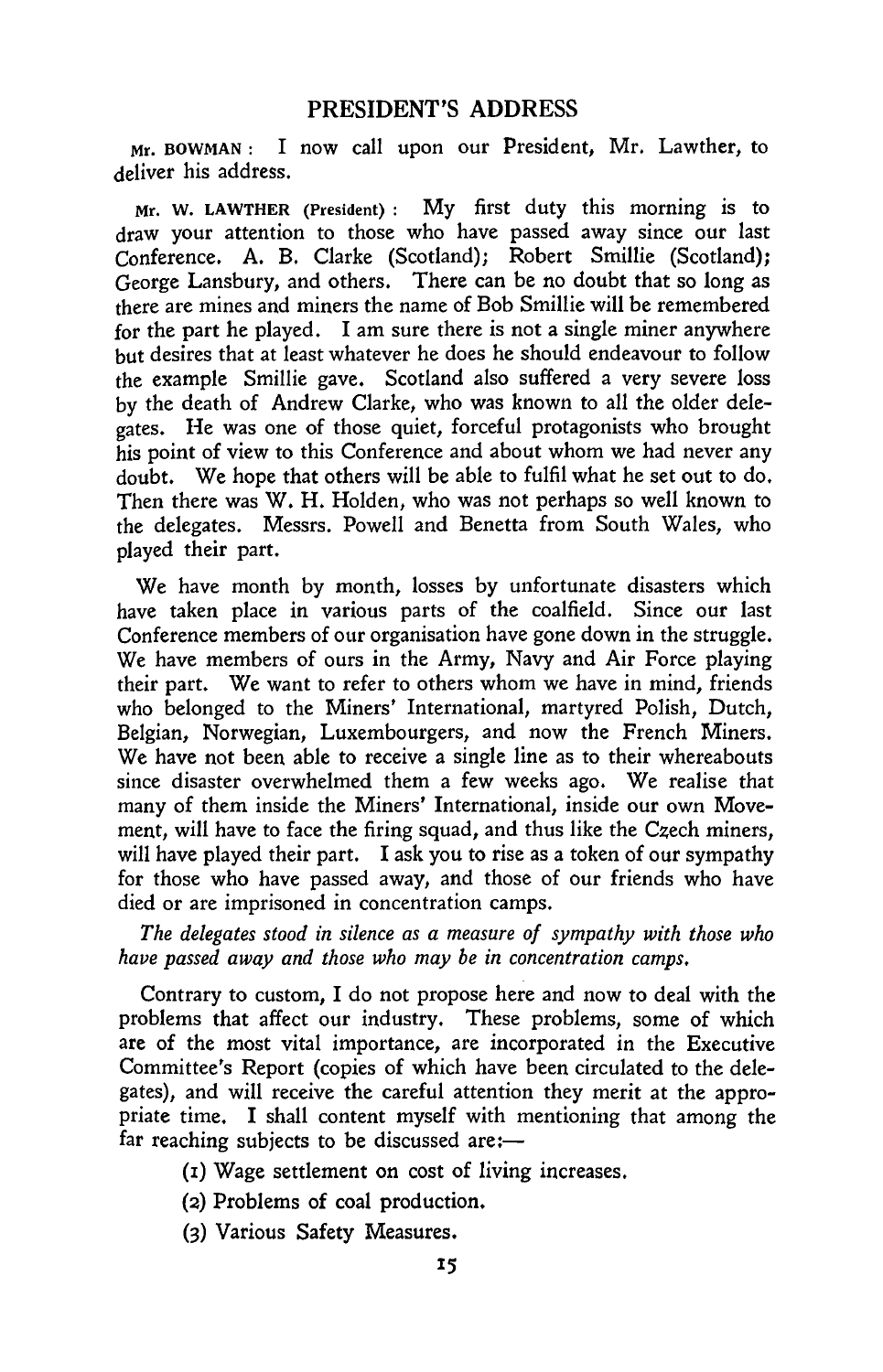We have a Miner Minister of Mines who will speak on these measures

(a) Workmen's Compensation.

As a Member of the Royal Commission on Workmen's Compensa.. tion, I, along with my colleagues on that Commission, have been profoundly disappointed. We are dissatisfied because we were unable to get the employers to even attempt on account of the exigencies of the war, to give their evidence before the Commission so that we could have arrived at some findings in order to make recommendations for improve. ments to meet the terrible circumstances in which many of our members labour day by day. That has been reported to the General Council of the T.U.C., and is to be met by the fact that there is to be brought in an Emergency Measure dealing with increased payments.

(5) Unemployment payments and regulations.

So far as this is concerned, we are bound to say that at last the Minister of Labour—Mr. Bevin— has made some changes in relation to the payment that will go a long way towards the goal we had in front of us,

(6) Arbitration proposals for settlement of disputes.

It may be that an opportunity will be taken to discuss and extend arbitration proposals for the settlement of disputes; as everyone is aware the Government, through the Minister of Labour, is to introduce regulations in order that whatever may be the nature of the dispute between the workmen and the employers, it ought to be settled by arbitration rather than by a strike or lock out. I am sure that I am voicing the opinions of the mass of miners in relation to that decision, as witness the evidence of decisions that have been taken in the districts that we agree with this proposal. Rather is it my intention to deal with the more pressing events of to-day which must be regarded as of paramount importance in relation to our future. We, as miners, have something to say and for what we say we accept full responsibility and ask none to help us shoulder it. I feel that, having regard to the grimness of to-day's task, with all that is involved, there has been awakened in the mind of each member of our organisation, a keen sense of that responsibility which, both individually and collectively, will be borne with fortitude.

No period of history has witnessed so many rapid changes as this generation has been called upon to endure. Twelve months ago in Annual Conference, we were earnestly engaged in formulating proposals, recording suggestions and urging reforms with the sole object of improving the industry and the well-being of those whom it employed. And now, in comparatively so short a time, we are confronted with a problem of veritable life or death; for, make no mistake, such is the issue before us in which there is no room for doubt. Either we conquer the forces of Fascism, which are the very negation of all we believe in, or, we sink to the levels of abject slavery.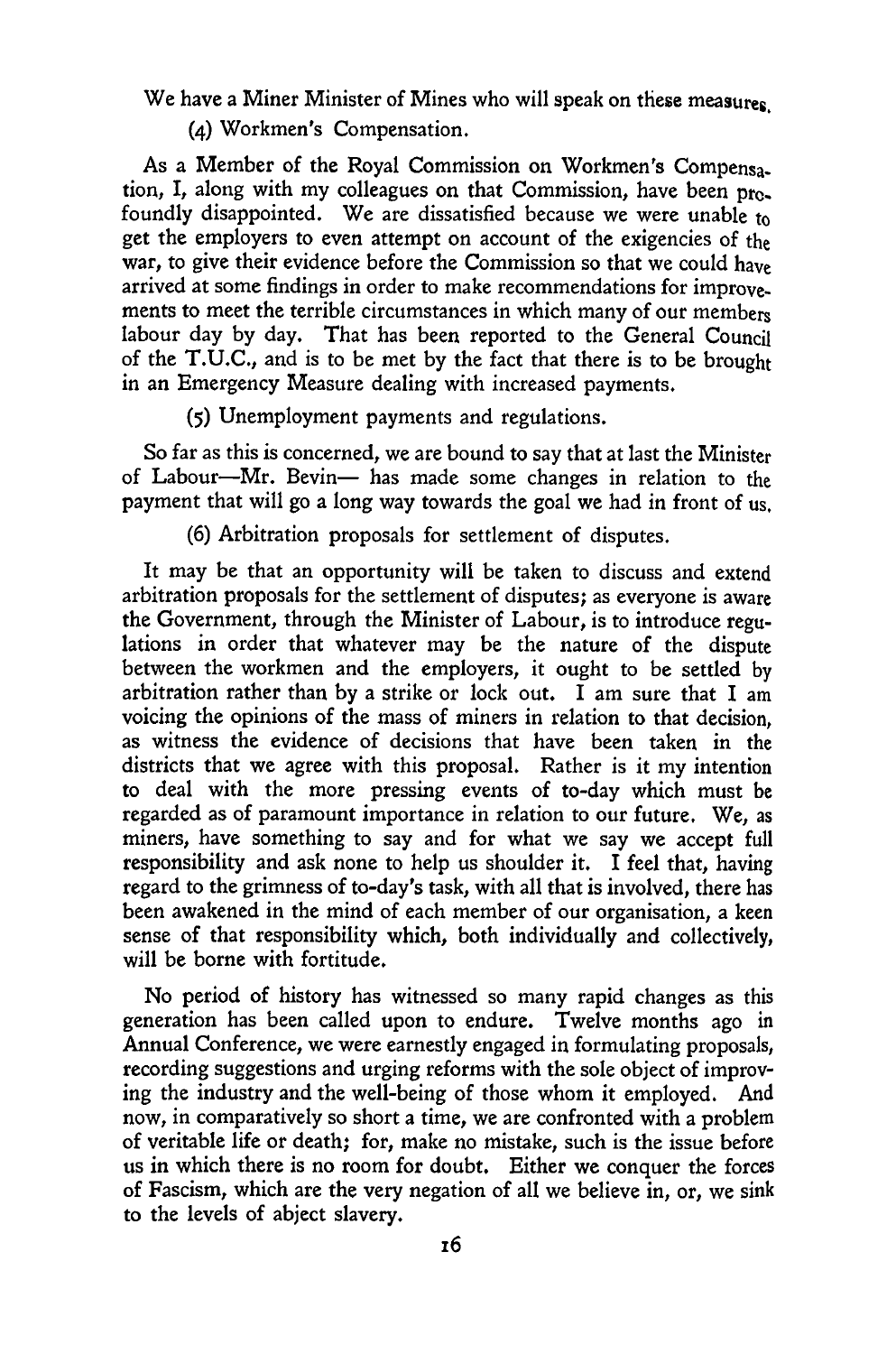Two years ago, at our Annual Conference at Whitley Bay, the fraternal delegate of the Russian miners, in the person of Alexis Nikolenko, President of the Donbas Miners of the U.S.S.R., speaking in the name of 800,000 organised Russian miners, said: "Fascism attempts to destroy all democratic liberties and to establish a regime of mediaval barbarity and oppression of the toiling masses . . . Before the eyes of the whole world the Fascists are destroying with impunity the peaceful peoples, are inhumanly annihilating hundreds of thousands of defenceless children, women and the aged, are razing to the ground peaceful cities and villages and are destroying priceless values of world culture.

"The working class of whatever country, including the miners of Great Britain, must grasp the simple truth that they have no guarantee that to-morrow swarms of Fascist chasers and bombers will not bomb workers' quarters."

That is what Fascism has meant to others; that is what now confronts US.

The day of the wishful thinker in world affairs is gone by, and, by strength and courage alone will our fate and destiny be decided. Perhaps too long have we merely wished it could be otherwise, for it must surely be forced upon us now that the gangsters in charge of the Nazi machine of destruction and carnage, are in no measure to be deterred by such an attitude. And to those who even yet are prepared to argue round the question, I submit the following testing queries:

Do you desire the continuance of the right of Conference, or organisation and of Trade Unionism?

Do you desire the destruction of your heritage and of all that the pioneers of our Movement handed down?

If you are at all concerned about the rights of mankind and the maintenance thereof, you *must* act. There is now no middle course, for upon action and not mere words depends the issue. I have no time to dwell upon the many unanimous resolutions which we passed in the days of safety and peace. Time and time again we urged that a stand be taken against Fascist aggression. Never were there more insistent, consistent, and persistent protagonists in the call for resistance to the menace than the British miners; no one more than the British miners repeatedly pointed out the foolhardiness of continued appeasement. Did we not unhesitatingly condemn the actions of the Munich muddlers, who, by some strange fancy, imagined they could secure peace and understanding with Hitler and Mussolini? From whose ranks but ours did the warnings go forth that according to information received from the Czech miners, Hitler was about to seize that unhappy country? In face of criticism then, we condemned what we believed to be a cardinal error and the intervening period has but served to strengthen our belief. In plain words we expressed our disgust and deprecated the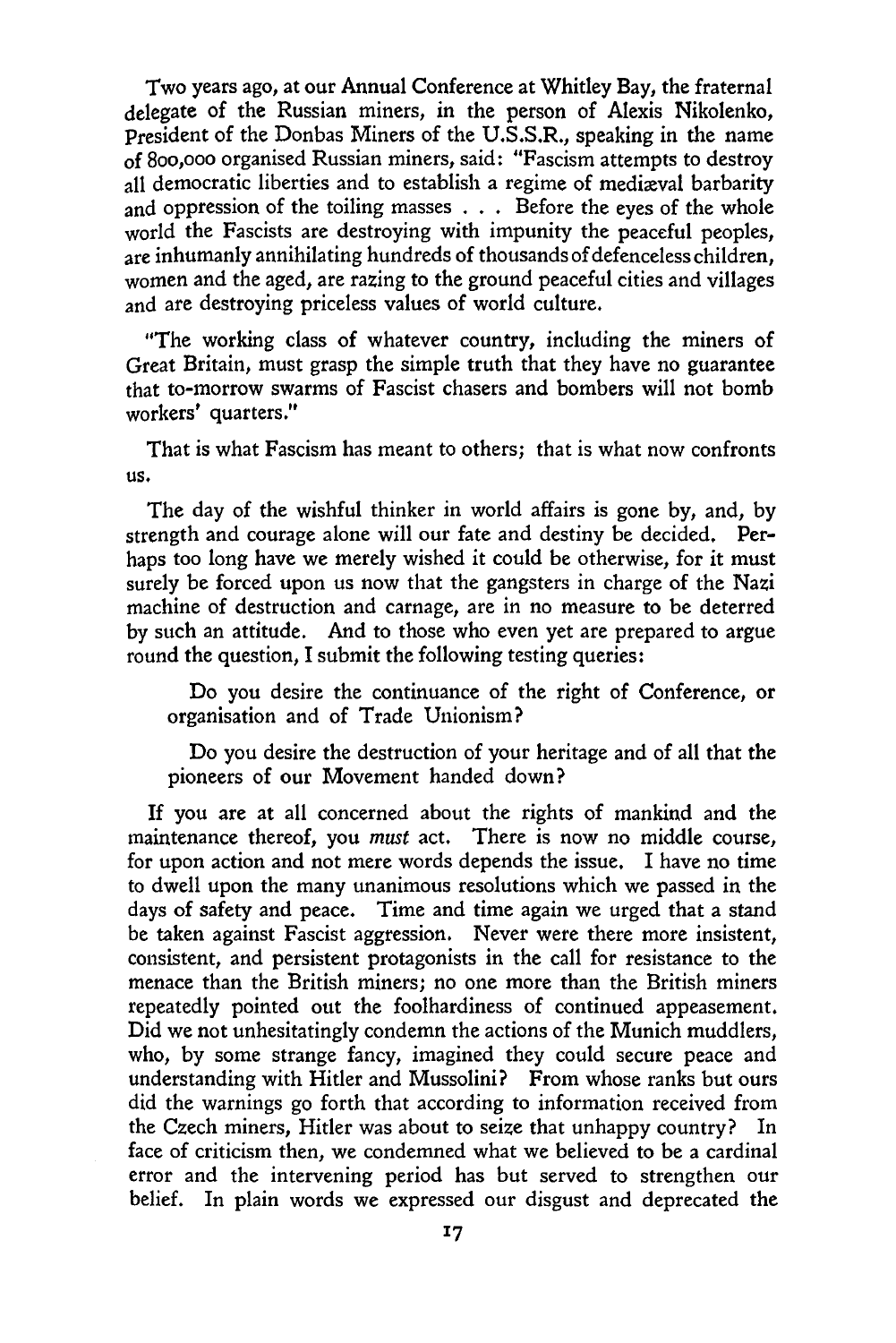collaboration of certain of our countrymen with Ribbentrop and his like. And to us what was a crime in London does not become a virtuo And to us what was a crime in London does not become a virtue when it is performed in Moscow. Our words carried no double meaning and though, with each succeeding week, the canvas of international politics was continually being retouched, our indictment still stood in bold relief.

More than ever are we convinced that in the best national interests our counterparts of the Lavals and Petains should be known not as Fifth Columnists but, as Clem Attlee suggested in a recent broadcast, as traitors. Apply this name, too, to those whisperers whose devilish insinuations are directed against the self-sacrificing efforts of men trying to save our Movement. When everything that made Britain a force in democratic leadership is at stake, when the life of Britain is in peril, the Government of Britain must exercise the same measures against its "Quislings" as it employs against its enemies abroad. And in this respect let us quickly cast aside degrees of wealth or station, for it is criminal to suggest for one moment that such ill-timed vapourings, from whatever influential source, should be considered when, although conflicting with tradition and custom, the workers through their Trade Union Movement have steadfastly applied themselves to each and every task required of them.

Have we not dealt with such people in our own ranks? Unhesitatingly we tackled the disrupting influences of those who blindly accepted political doctrines prepared for them and, by so doing we incurred the hatred that only revolutionary Pilates reserve for those with whom they disagree. But in doing this we felt that we were right. For to accent But in doing this we felt that we were right. For to accept the leadership of men whose duty it is to toady to political circuses, will for ever destroy our position and will set us well on the road to adopting the Nazi outlook.

When my brother, who died fighting Fascism in Spain, wrote me his last letter he urged that whatever the cost, whoever fell by the wayside, the menace that was destroying the workers must be fought relentlessly. I accepted that call. And, just as the miners took the lead in the splendid response to the cry of stricken Spain so must we now stand in the forefront of our own country's defences. We are glad that at last it is recognised that, miners by their understanding of fighting day by day with explosives, will now, that they are on the job, show that they can do it.

Last year a brave and courageous soul from Poland, Herr Stanczyk, who I am glad to say is still alive and in this country, spoke at our Annual Conference at Swansea. He told us what Fascism meant and we now know, only too well, that the truth of his words finds evidence in his country's terrible experience and in the losses sustained by his organisation's membership. In the following words he warned us: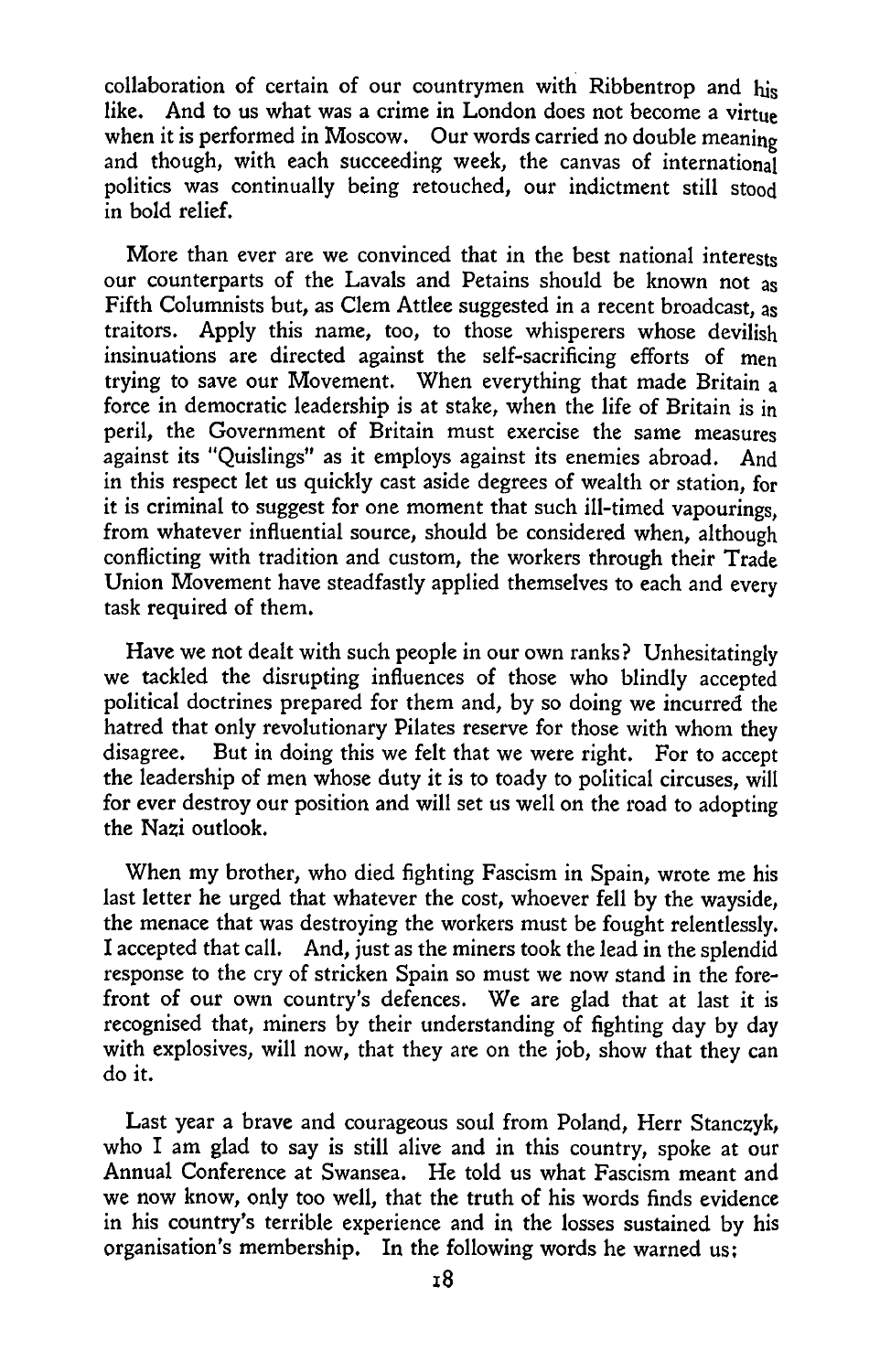"I know that this Congress is mainly concerned with economic and organisational questions, and not with politics. But it is my earnest belief that in times such as we are living in now it is our duty to raise our voices against the crime of Fascism.

"The success of every item on our programme, the improvement of social conditions; safety for the workers; the reduction of hours; old age pensions; everything depends upon whether or not we can do away with Fascism.

"If Fascism defeats us, our fate will be the fate of the German, Austrian, and Czecho-Slovakian workers—prisons and concentration camps. That is why I believe that the struggle against Fascism should be put foremost in all our activities. The German and Czecho-Slovakian miners and other workers have been terrorised into leaving our community. I am sure that they will come back into our midst eventually. I am sure of it because I know that we will continue in our fight to the very end until all prisons and concentration camps, where people are now suffering because they dared to love freedom, because they desired to liberate the world from the cruel oppression of millions of workers by a handful of Capitalists, will have disappeared."

In the light of recent events in France think of these words, then mark well the continued utterance of Stanczyk:

"We are proud and happy to see the spirit of solidarity which is so manifest among you. Bitter experience has taught us a lesson. If Fascism gained the victory in several countries it was because the working-class of those countries had, temporarily, forgotten or ignored the fact that our only defence, our strength, our salvation, lies in Unity and Organisation."

Did you not cheer him, and cry "Go on. We are with you to a man in this fight"! I refuse to believe that even one delegate present that day considered those words a mere empty declaration, for miners have never pledged themselves lightly but always with the knowledge that, whatever the price, their pledge must be fully redeemed.

And the spirits of the great men who occupied this office before me urge you on. Bob Smillie, Tom Richards, Peter Lee, Herbert Smith all men of imperishable memory, sincerity of purpose and honour beyond doubt—call upon you to keep your word. For in the knowledge that they would have died happily rather than break such a vow, you must stiffen yourselves to the resolution that their trust shall never be betrayed.

Consider for a moment how, during the last three years, our Miners' International Federation has practically been destroyed, German, Spanish, Czech, Dutch, Belgian, Luxembourg and French miners, all are now suffering under the yoke of Nazi tyranny, and the immensity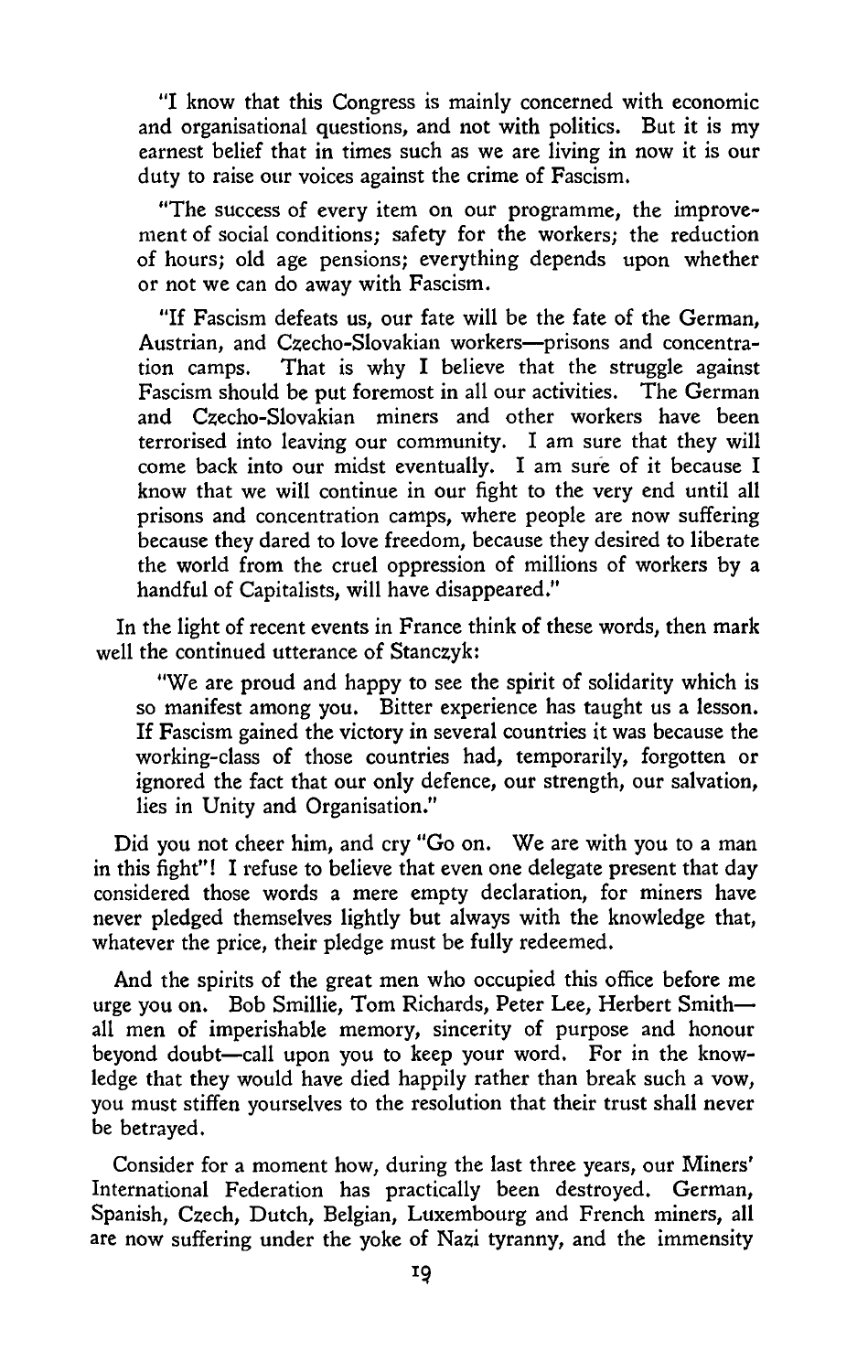of this fact, which no one can dispute, is sufficient example of the gravity of the situation which now confronts us.

It is given to us, therefore, as a privilege and an honour seldom offered to a nation in the history of mankind, to uphold the banner of human liberty and freedom. The freedom handed down to us by our forbears who risked their all to establish Trade Unionism is in our keeping. The right to foregather this morning in conference to discuss questions affecting your individual and collective life is nowhere enjoyed so freely as in this country. Here, where matters affecting your industry are to be debated, each chosen and elected representative may put forward his point of view. Such freedom I value and its preservation is worthy of our deepest respect and furthermost effort.

We can, as is now being proved, make a vast contribution to the well. being of society generally and in the difficult times ahead ; we are ready, when the opportunity presents itself, to play our part. The industry itself must prepare to meet tribulation in the future, but we are confident that with one of our own members as Minister for Mines, the difficulties will be faced cheerfully and resolutely. Dai Grenfell provides us, for the first time, with a Minister who has been a miner, who knows your life from the inside, and who needs no instruction as to what mining conditions are. During the ten weeks he has been in office he has tackled his job with the characteristic thoroughness of a pitman, and like his colleagues Attlee, Greenwood, Bevin, Dalton, Morrison and others is effectively and efficiently carrying out his duties.

In the most difficult times possible these men have been called upon to fill responsible and important positions and they enjoy the confidence of every miner since we know that the prestige of our Movement is in capable hands and that it will emerge from these dark times with added lustre. But, just as at our last Conference we were unable to foresee the circumstances under which we would meet on this occasion, so now are we unable to forecast the role of next year's meeting. We can, however, make plain to others that in this supreme hour of trial we are determined to carry on Freedom's battle and, to many, such a message may be one of confidence and hope.

With the problems that at any moment may arise, your patience will be tested, but with the courage and fortitude that has sustained you through countless disasters, the faith in the ultimate triumph of right and the determination to win through, so evident in your work in the pits, men may yet know hope and be encouraged to resist the Nazi oppressor.

You are represented in every phase of war work possible. By your Red Cross efforts, your Ambulances and the lending of money free of interest to the nation, you have given a lead to others more favourably placed. And by so doing you were proved to have the courage of your